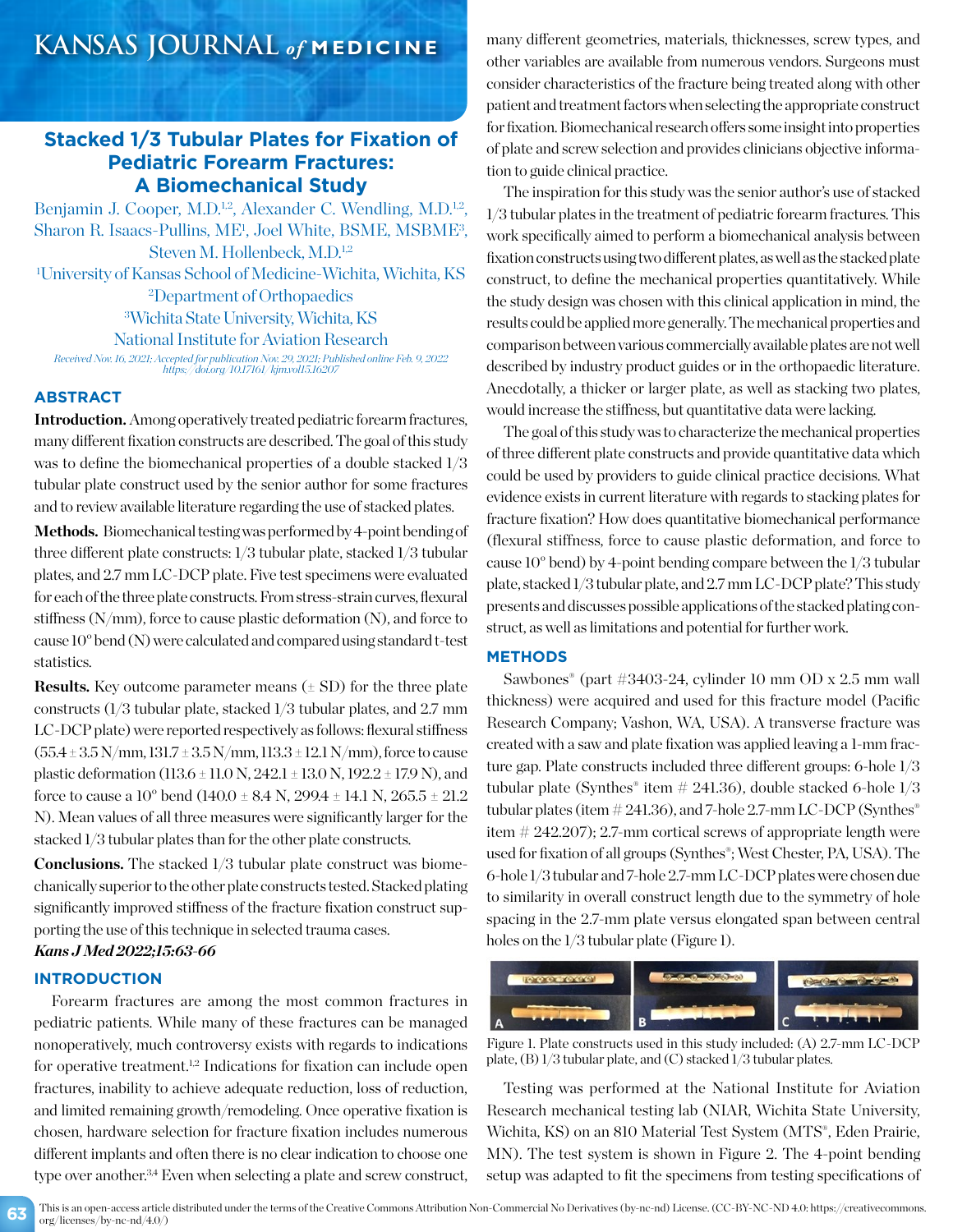the American Society for Testing and Materials (ASTM).<sup>5</sup> Support span was set at 81 mm; load span was set between 25.5 mm and 27 mm based upon screw location to ensure load was applied between screw heads and would not interact with screws during bending (Figure 3). While changing the load span would introduce variability in the results, a change within 1.5 mm over the 81-mm support span would be minimal and allow the benefit of not loading directly onto a screw head, which would lead to slippage during loading. Load rate was 0.015 mm/sec; load and deflection were sampled at 60 Hz. Specimens were tested through elastic and plastic deformation to a deflection of at least 5 mm. A representative plot from testing of a double stacked 1/3 tubular plate is shown in Figure 4.



Figure 2. Test setup on MTS® machine.



Figure 3. Test setup force diagram.



Figure 4. Representative plot from the testing of double stacked 1/3 tubular plate construct showing stress-strain data collected from testing and labeling zones of elastic and plastic deformation as well as yield strength.

# **KANSAS JOURNAL** of **MEDICINE**

 **BIOMECHANICS OF STACKED PLATING** *continued.*

Analysis was performed on data to calculate the flexural stiffness (N/mm) based on the linear region of the stress/strain curve. Force to cause a plastic deformation was defined as a deviation of greater than 5% from the linear stress/strain relationship. Force to cause a 10° bend was identified along the stress/strain data based upon the geometry of the test setup, as shown in Figure 2, to provide a clinical corollary of construct strength. Data were compared with standard t-test statistics with a selected significance value of  $p = 0.05$ . T-tests were run for the following comparisons: 1/3 tubular vs. stacked 1/3 tubular, 1/3 tubular vs. 2.7-mm LC-DCP, stacked 1/3 tubular vs. 2.7-mm LC-DCP.

# **RESULTS**

The three plate constructs (1/3 tubular plate, stacked 1/3 tubular plate, and 2.7-mm LC-DCP plate) were each tested with n = 5 and the following results are reported respectively with standard deviations (Table 1): flexural stiffness (55.4 ± 3.5 N/mm, 131.7 ± 3.5 N/mm, 113.3  $\pm$  12.1 N/mm), force to cause plastic deformation (113.6  $\pm$  11.0 N, 242.1  $\pm$  13.0 N, 192.2  $\pm$  17.9 N), and force to cause a 10<sup>°</sup> bend (140.0  $\pm$  8.4 N,  $299.4 \pm 14.1$  N,  $265.5 \pm 21.2$  N).

### **Table 1. Results from biomechanical testing.**

| Construct                    | Flexural<br>stiffness<br>$(N/mm)^*$ | <b>Force to</b><br>cause plastic<br>deformation<br>$(N)^*$ | <b>Force to cause</b><br>$10^{\circ}$ bend (N) <sup>*</sup> |
|------------------------------|-------------------------------------|------------------------------------------------------------|-------------------------------------------------------------|
| $1/3$ tubular plate          | $55.4 \pm 3.5$                      | $113.6 \pm 11.0$                                           | $140.0 \pm 8.4$                                             |
| Stacked 1/3 tubular<br>plate | $131.7 \pm 3.5$                     | $242.1 \pm 13.0$                                           | $299.4 \pm 14.1$                                            |
| 2.7 mm LC-DCP plate          | $113.3 \pm 12.1$                    | $192.2 \pm 17.9$                                           | $265.5 \pm 21.2$                                            |

\*Tabulated values are mean ± standard deviation.

Statistical significance by t-test was performed for each of the three reported results (flexural stiffness, force to cause plastic deformation, and force to cause a 10° bend). When comparing 1/3 tubular plate against stacked 1/3 tubular plate and 1/3 tubular plate against 2.7-mm LC-DCP plate, all were significant at  $p \le 0.001$ . When comparing stacked 1/3 tubular plate versus 2.7-mm LC-DCP plate, flexural stiffness was significant at  $p = 0.0114$ , force to cause plastic deformation was significant at  $p = 0.0010$ , and force to cause  $10^{\circ}$  bend was significant at p = 0.0177. Failure analysis of test specimens after bending also was performed, which showed that 2.7-mm LC-DCP plates failed at a single point of bending at the center screw hole overlying the fracture, whereas 1/3 tubular plates (stacked and single) failed by bending at the 2 screw holes adjacent to the fracture (Figure 5).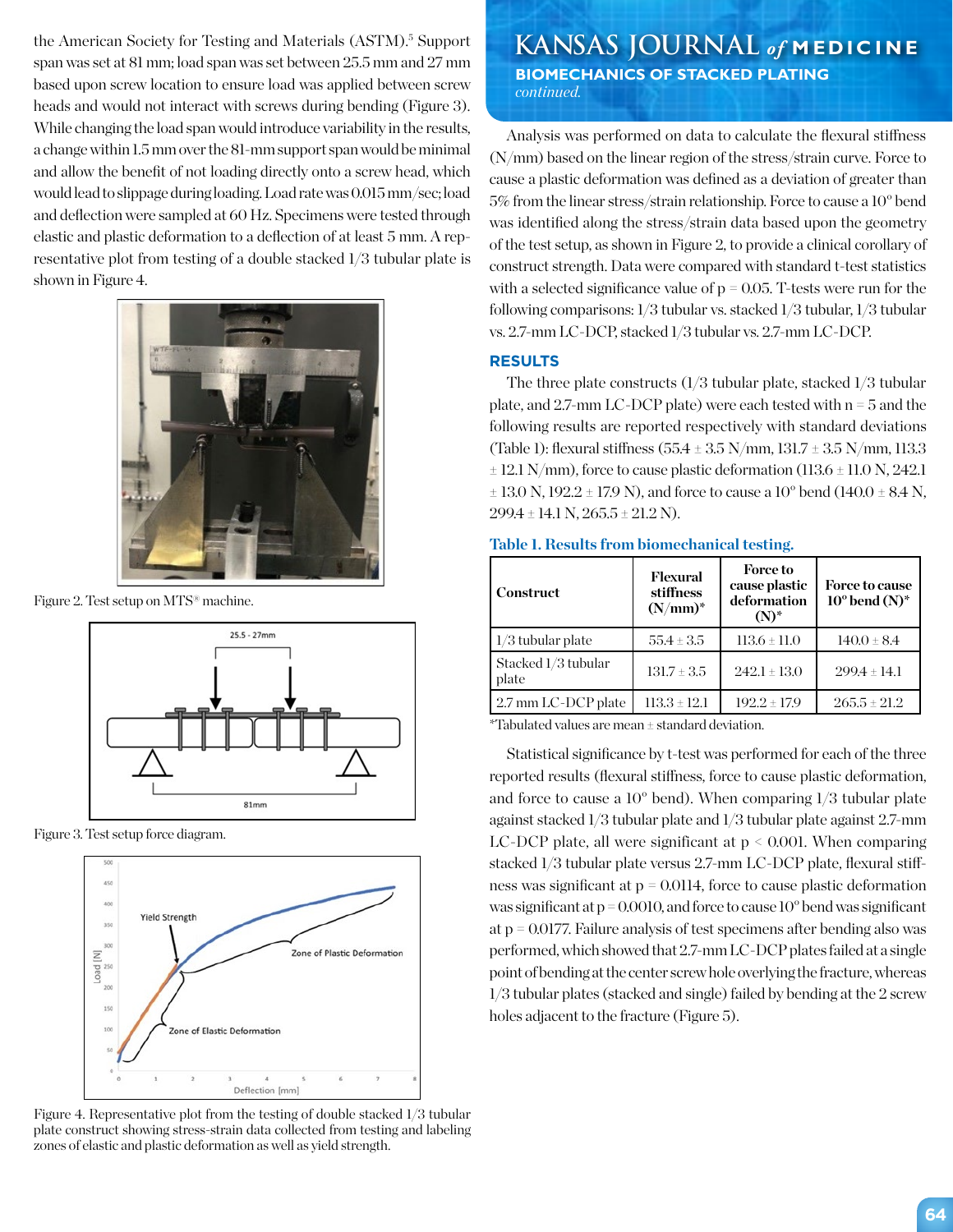# **KANSAS JOURNAL** *of* **MEDICINE**

**BIOMECHANICS OF STACKED PLATING**

*continued.*



Figure 5. Failure analysis of (A) stacked 1/3 tubular plates and (B) 2.7-mm LC-DCP plate. Arrows show the site(s) of bending in each construct.

### **DISCUSSION**

This study confirmed the hypothesis that stacked 1/3 tubular plates are biomechanically superior to a 2.7-mm LC-DCP plate. Further, it demonstrated that stacked plating provided a better than additive quantitative mechanical improvement in bending. This was true of the three metrics reported in this study of 4-point bending: flexural stiffness, force to cause plastic deformation, and force to cause a 10° bend.

Review of previously published works regarding stacked plating yielded only a few studies. Mudgal and Ring<sup>6</sup> published a technique report about using stacked plating in adult distal radius fractures that had metadiaphyseal extension. They suggested using a combination of a T-plate plus a dynamic compression plate to allow longer extension of the construct to span from the metadiaphyseal fracture to the distal radius continuously. In their work, they presented the technique, as well as two case reports of its use with good outcomes; however, no biomechanical analysis was done. A recently published case report<sup>7</sup> used a similar technique of stacking plates as a method of extending fixation across a metadiaphyseal segmental fracture in a pediatric patient with a good result. Uniquely, their construct combined titanium and stainless-steel plates. While the investigators reported successful fracture union without complication, they offered no biomechanical or construct analysis.

Another study completed in the field of veterinary surgery compared stacked plating for front leg fractures in canines.<sup>8</sup> Biomechanical analysis was performed with axial load cyclic testing to compare single plate versus stacked plates. In their stacked plate constructs they tested 8-hole plate constructs stacked with another plate of either eight holes, four holes, or two holes. This study found that single plate constructs failed and most of the stacked plate constructs did not. However, due to the design of their mechanical testing, they were not able to provide any quantitative data as to the added strength of implementing stacked

## plating.

When designing our testing model, 4-point bending was chosen as it was judged to be more relevant to the authors' clinical question regarding its use in pediatric forearm fractures. The complexity of the two bones in the forearm and typical fracture mechanism make bending more applicable over torsion. To analyze the difference in the constructs fully, as well as to apply these results to other fractures (such as distal fibula), further work is necessary to test the plates in torsion. Fatigue testing also deserves consideration in future work. However, in fracture fixation of pediatric fractures, perhaps cyclic testing is less clinically relevant since fractures typically achieve bony union quickly and often are treated with supplemental immobilization.

While limited work has been published on stacked plating, numerous studies of other plate and screw constructs populate the literature. Since the advent and popularization of locking plates and screws, their biomechanics and performance have been presented and analyzed.<sup>9</sup> Several studies have looked at how screw configuration, plate positioning, and bone quality impact biomechanical properties.10-12 Other studies have evaluated biomechanical properties of various plate and screw constructs in the setting of ankle fractures.<sup>13-15</sup> While these works have drawn an array of conclusions with regards to their specific hypotheses, much can be learned and leveraged with regards to study design and methods. The testing design and parameters of the presented study were chosen with an aim to provide quantitative biomechanical data which would help to analyze the hypothesis objectively. Importantly, plastic deformation was achieved in all constructs which, unlike the only previously published biomechanical study on stacked plating,<sup>8</sup> enabled the ability to compare the quantitative stiffness and performance between groups.

The results of this study supported the use of stacked 1/3 tubular plates as a biomechanically superior construct compared to 2.7 mm LC-DCP plating. This is a technique that the senior author has utilized to manage a wide variety of operatively-treated pediatric forearm fractures, including radial shaft fractures in the setting of both bone forearm fractures and ulna fractures in the setting of Monteggia fracture patterns (Figure 6). Benefits for use of stacked 1/3 tubular plates included: (1) tubular plate shape improves bone-plate fit in many patients, (2) availability of implants in a community hospital or surgery center, (3) tubular plates more easily contoured independently with improved strength by stacking, and (4) reduced cost.



Figure 6. Radiographs showing stacked 1/3 tubular plate constructs used in pediatric patients to treat: (A) distal 1/3 both bone forearm fracture with fixation of the radius and (B) Monteggia fracture with fixation of the ulna.